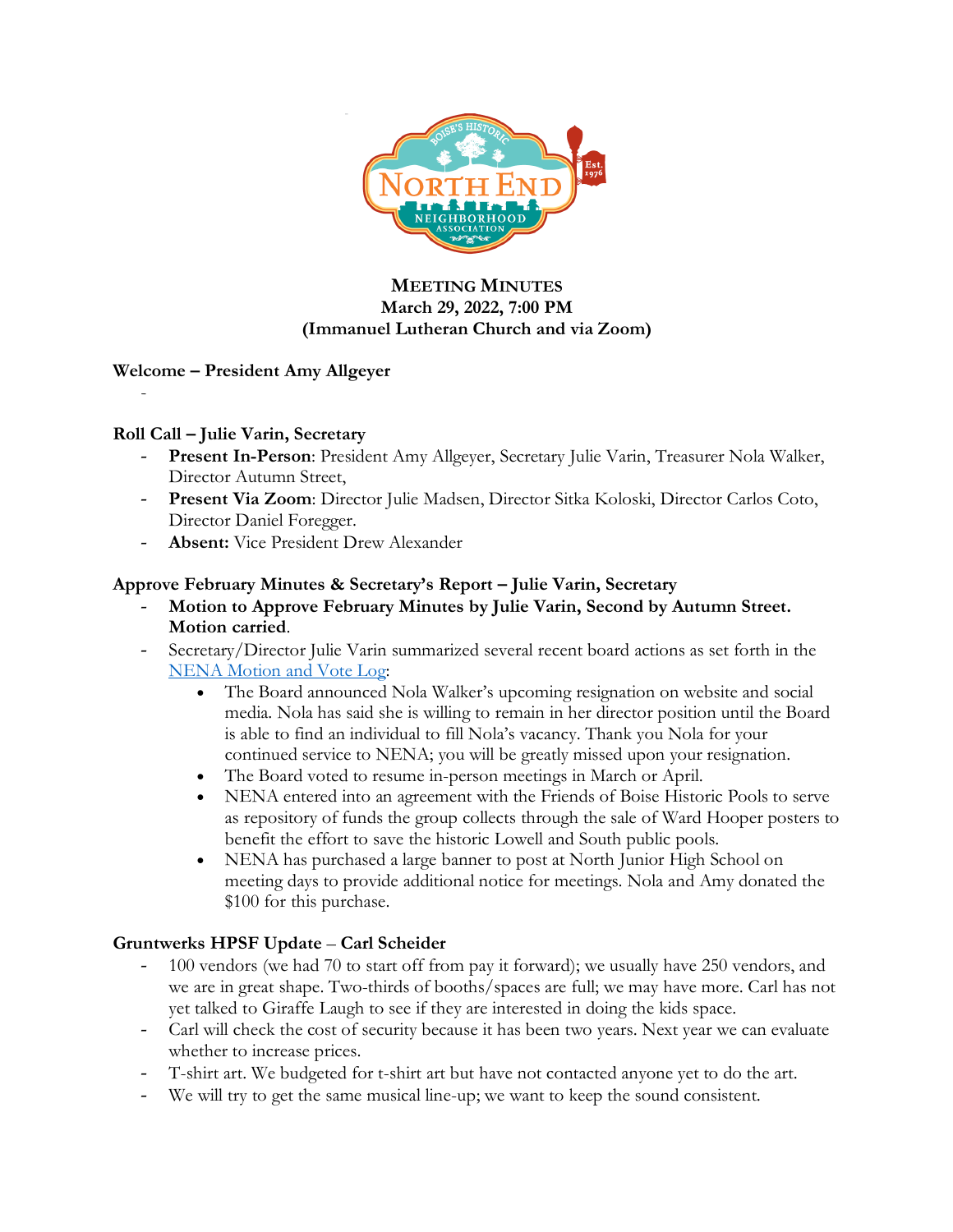- Timeline working on the infrastructure in April. May is the deadline for vendors but this is fluid. We are picky about commercial vendors – nothing that looks like the Western Idaho Fair. Want to keep it looking like an Arts & Crafts fair
- We will have biodegradable cups but Zero Waste has not returned.

## **Geothermal in the North End - Jon Gunnerson, City of Boise**

- City is looking into expanding the geothermal line.
- City of Boise operates a geothermal district the largest in the country. Currently heating all downtown buildings.
- History- system was built in the early 1980s; it was built as a demonstration project because of the energy crisis. Fast forward 40 years – what started as demonstration project is now a massive project. Taking a step backward and re-evaluating the geothermal program.
- At a position where we have room to grow and looking for mechanisms about how to expand the system
- Biggest hurdle is the expense in expanding \$150,000 per block to extend (300 feet that would feed about 10 houses). There are also conversion costs to retrofit to use geothermal. Recent request was a neighbor on  $8<sup>th</sup>$  Street – this would be \$1 million to bring lines to him. But it sparks the question of maybe others are interested. It is important to clarify, however, that this is not analogous to a sewer line – it could cost up to \$30K per house.
- There is a cost but also many benefits.
- If there is real interest poll the association to determine if there is serious interest. Surmise that will grow in sections – money can be found. Many grants like the private-public relationship
- Could create a local improvement district, which provides cheap money. Has not had a lot of success in the city of Boise. Bond financing is expensive as well.
- Discussion/Q&A:
	- Studies done of how long the water will last? Answer: it is fully self-sustaining as the water is recycled and the temperature remains consistent
	- If already have radiators, then this is a much less expensive.
	- Forced air is not that difficult there is a simple system to convert it.
	- A member suggested using it to heat bus stops anything to make the public transportation more dignified.
	- Will this create tension between homeowner and renters or is there a way to head this off? Answer: This is a potential issue and has occurred in the past.
	- Jon will follow-up with Amy to create a survey to poll the neighborhood about their interest.
	- No one gets in for free structure policies to stave off freeloaders.

# **Treasurer's Report – Nola Walker, Treasurer**

- Nola presented the Treasurer's Report outlining the expenditures, as well as the amounts remaining in the NENA accounts.
- The updated March 2022 Balance Sheet Report and March 2022 Profit & Loss Statement are posted on www.northendboise.org.
- February 22 to March 29, 2022
	- \$1440 for HSPF application
	- \$500 donation for Garden Tour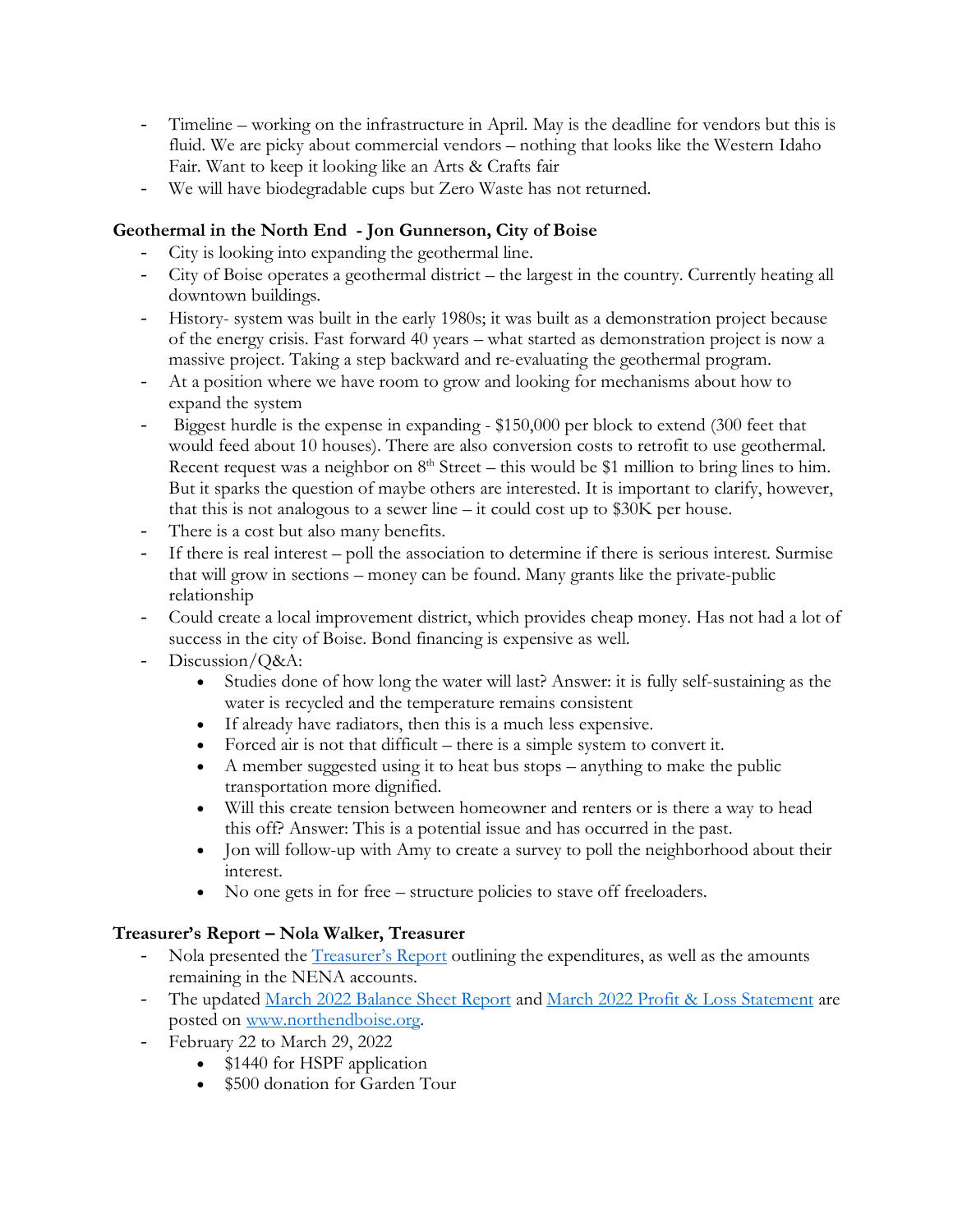### **Recruitment, Board Vacancy – Nola Walker, Recruitment Committee Chair**

- Update re recruitment process
- Reminder of who sits on the committee
	- Nola Walker
	- Julie Madsen
	- Julie Varin
	- Daniel Foregger
	- Dian Cenar
	- David Klinger
- After the February meeting, Nola announced that she will be resigning.
- We have a pool of candidates that were contacted three candidates remain interest
- Please apply if you would like to be a board member  $-\frac{\text{board}(\partial\Omega)$  northendboise.org
- You have until April  $5<sup>th</sup>$  to apply.
- The RC will review all applicants, and we will meet on April  $13<sup>th</sup>$  to discuss any candidates and to make a recommendation to the Board.

## **Bylaws Working Group Update – Julie Varin**

- Nick Taylor, NENA's corporate counsel, will review the proposed amendments to the Bylaws over the upcoming months, with the intent that the Board can discuss the proposed amendments with members at the May meeting prior to their approval by the Board. Once approved by the Board, the proposed amendments will be presented to the members at a membership meeting for member approval.
- Nick will also review and suggest changes to the Restated Articles of Incorporation to ensure they do not conflict with the Bylaws. Any changes to the Articles will also need member approval.

### **Proposed Election Committee – Julie Varin**

- Proposal to form an elections committee or working group to design an election process in advance of the upcoming annual meeting and board election for the even-year board seats.
- Seeking volunteers to serve in such a committee or working group.
- **Motion to form election committee to devise an election process for the 2022 board election by Julie Varin, Seconded by Amy Allgeyer. Motion carried**.

### **Communication Committee Update – Autumn Street**

- Website Updates:
	- New Contact Form allows neighbors to opt-in to membership and email communications. We can use emails to make targeted and general communications with members.
	- New payment page is in the works that can be used for ticket sales, invoice payments, donations. All of these will be linked to our square account.
	- Newsletter archive going back to 2018 will be posted.
	- Added Newsletter advertising information for passive advertising.
	- Posted results for Short-Term Rental Survey from last fall.
	- Migrated from Go-Daddy to Cloudfare (saving \$200)
	- Minutes archive is fully up-to-date going back to 2019
- Designed a large banner to be posted at North Junior High
	- Thank you to Nola and Amy for donating \$100 for this banner.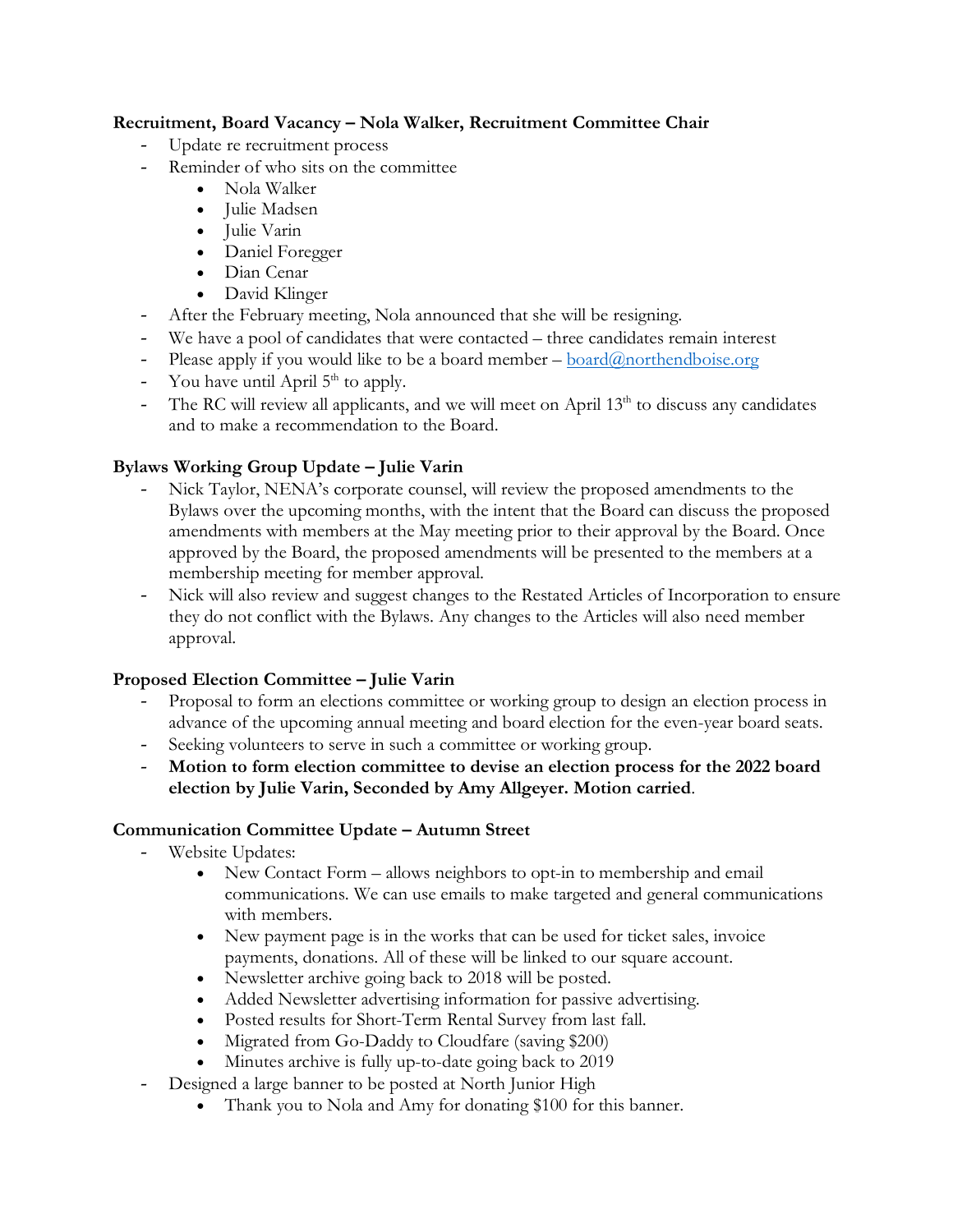- Worked with North Junior High principal for permission to hang the sign on the fence at North Junior High. He is also writing an article for the Newsletter
- Upcoming decisions:
	- New email service to provide official NENA email addresses that are not just forwarding like currently
	- Lowest cost options under consideration, will forward more info to the board
- Newsletter Update:
	- Approximately 3k in ads sold so far
	- Articles in the works
	- Aiming for delivery by end of April or early May
	- Eric Shulman has offered to help sell ads, thank you Eric!
	- If you are interested in being a "newsie" and helping deliver, email newsletter@northendboise.org
- Apology
	- Last month, a report for moving NENA forward was presented. Everyone was given time to speak, but at the time Autumn wasn't sure what to say, so she chose not to say anything. But over the last month, she realized that she needed to speak up to give myself closure, so she took a moment to speak. She understands that moving forward is what NENA needs and she is doing everything she can to help with that effort.
	- Autumn noted that from 2018 to 2020 she shared the board with some of the kindest, most dedicated people that she has ever known. People that over years and sometimes decades laid the foundation for the NENA we know today – and instead of being thanked, they were treated terribly.
		- "I want to use my platform as a current board member to say a few things to Mark, Chris, John, Sherri, Anne, Julie, and the other members of the 2020 board who worked hard and deserve an apology: Your work was valuable, and I recognize how much time and effort you put into NENA and our neighborhood. I see you, I know your work, and I appreciate you and all you have done to build an organization and a bank account that was once, and will be again, a force to be reckoned with. Without you, we wouldn't be rebuilding, we would be building from scratch, and we wouldn't have your roadmap to follow. So, from the bottom of my heart, I'm sorry for what you went through, I recognize the pain it caused, and I want you to know how thankful I am for all your contributions."

### **COMMITTEE REPORTS**

# **Historic Preservation Committee – Kate Henwood, Co-Chair**

- Announced a month ago that we had a replacement at Historic and he already resigned. We are back to having a vacancy. Josh Wilson is handling historic, as well as Aimee Steele.
- Update re Canal House a few weeks ago ACHD issued a letter for an encroachment. The homeowners agreed that would remove large stones and just put in a cement slab. The stones have been removed. Also some people have expressed concern that there is a lack of space to plant new trees to remedy the illegal tree removal. Canal company made some concessions to allow the planting.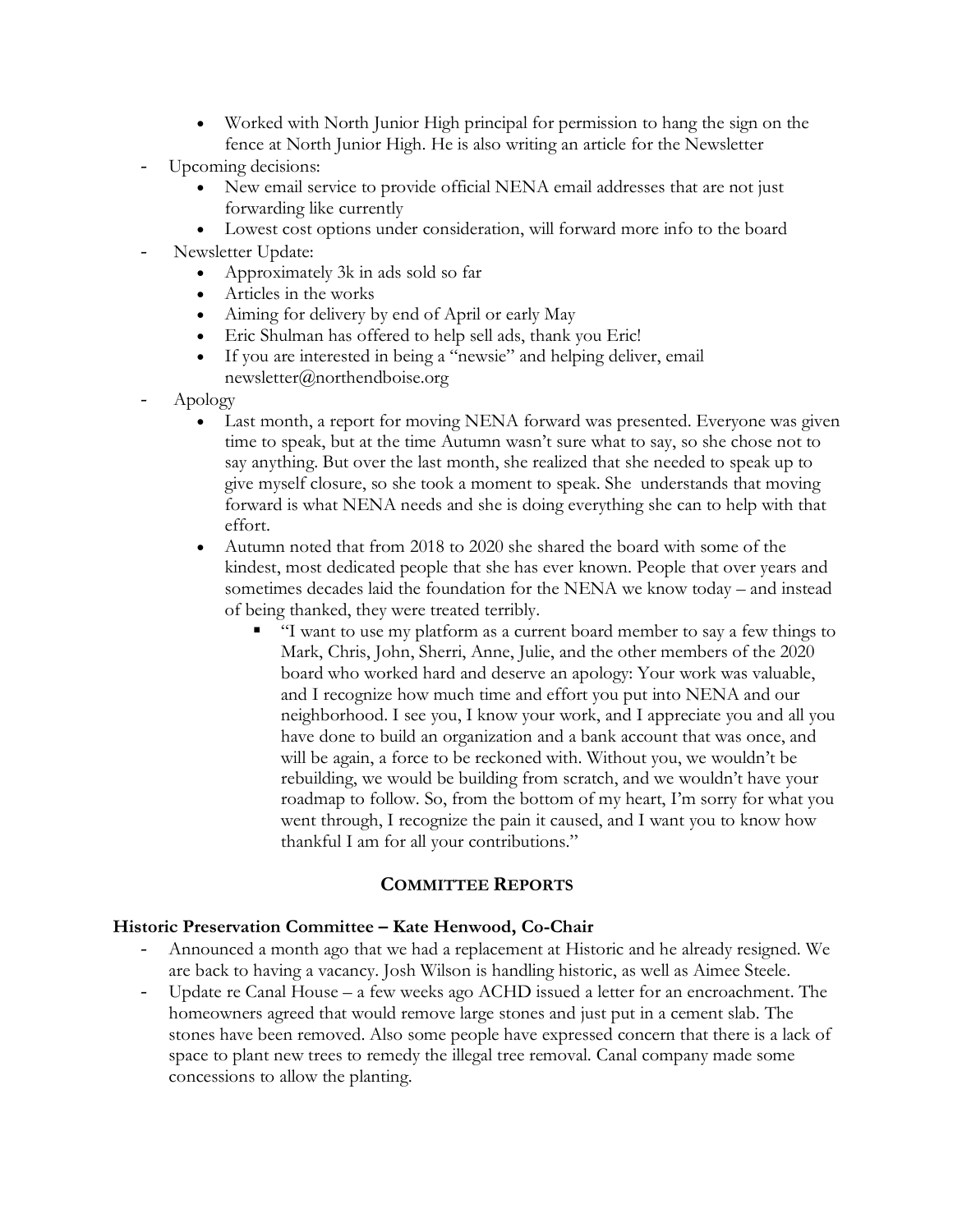- On  $4<sup>th</sup>$  & Pueblo, there was a house that homeowners believed it was non-contributing and they relied on this. Another source says it is contributing. They approved the application. The new home meets the historic guidelines – they did a good job. City needs to update the survey. This also happened on Sitka's house four months ago. This is not an isolated incident.
- Amy would like NENA to make a statement about the City revisiting the inventories. Kate and Suzanne have said this regularly.

### **P&Z Committee Update – Erik Hagen, Chair (erik@erikhagen.com)**

- Erik has updated the monthly P&Z Report on the website
- Upcoming meetings for P&Z. They have been very slow in getting out the agenda.
- April  $4^{\text{th}}$  is the next meeting
	- Developer has decided to expand their PUD and asking for a modification at  $7<sup>th</sup>$  and Franklin. There are a number of buildings that look historic but they are not.
	- City Coding Re-Write Update for North and East ends April  $6<sup>th</sup>$  at Boise High
	- Festival Blocks new ordinance to regulate festival blocks; they are just discussing it.
	- Back in February there was an effort by the neighbors to reduce the number of variances at the Alturas Street project. City Council gave NENA 15 minutes. Discussed it and they ultimately voted to approve it.
	- Potential coffee shop on Hays or Franklin.
	- Neighborhood meeting on April  $1<sup>st</sup>$  on  $7<sup>th</sup>$  and Hayes
- Erik also spoke about the February meeting in response to Autumn's comment. He says are still a lot of assumptions about what happened last year with NENA, and he feels there were errors on all sides, and people who did their best on all sides. The reviewing committee did not share the entire report – only the summary.

#### **Transportation Forum Update – Julie Madsen**

- Talked last month about putting together a Transportation Summit, and we have evolved to call it a Safe Streets Summit.
- Put this off because lost some volunteer support and have decided to put it off until the fall.
- Do not have new date yet, but it will be sometime late summer or early fall.

#### **Zoning Sub-Committee Update – Amy Allgeyer**

- City released module 2.
- Any thoughts or concerns about the zoning re-write, please email president@northendboise.org or  $vp@$ northendboise.org.
- City holding a neighborhood conference for the North and East Ends on April  $6<sup>th</sup>$  at Boise High School 5:30 pm to 7:30 pm and you have to register for it. The zones are very specific

#### **Garden Tour Update – Amy Allgeyer**

- Running as a fundraiser this year. Scheduled for June  $5<sup>th</sup>$ . Ticket sales will go live on the website about 6 weeks and will
- Conserva Irrigation donated \$500 to the Garden Tour. \$15 a person or \$5 children
- Volunteers to share yards with a beautiful outdoor space, please email Amy at president@northendboise.org.